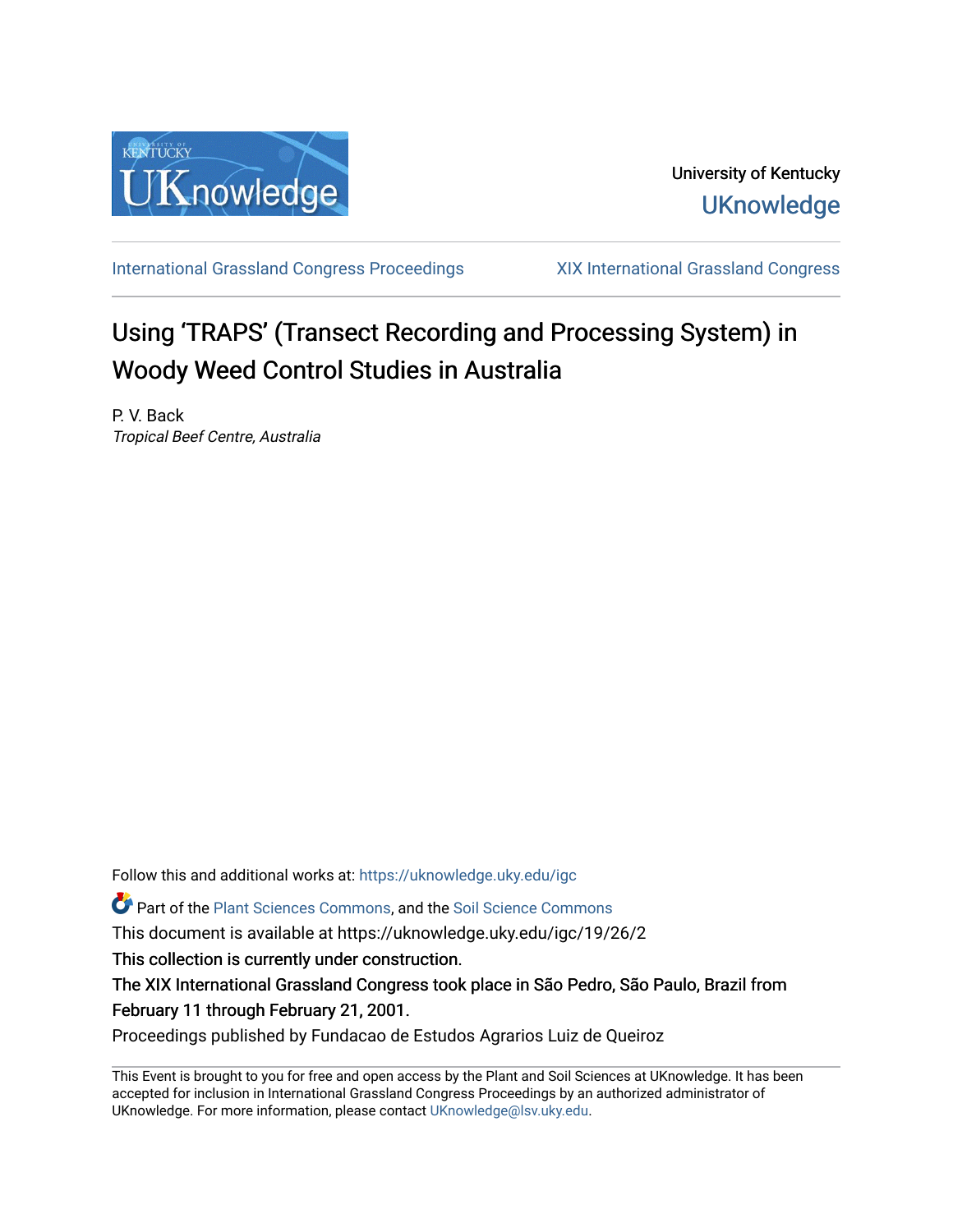# **USING 'TRAPS' (Transect Recording And Processing System) IN WOODY WEED CONTROL STUDIES IN AUSTRALIA.**

# P.V. Back

Tropical Beef Centre, PO Box 5545, Queensland, Australia 4702 , backp@dpi.qld.gov.au

#### **Abstract**

The 'TRAPS' (**T**ransect **R**ecording **A**nd **P**rocessing **S**ystem) methodology has proven to be a powerful and versatile tool for studying the effects of various woody weed control strategies in studies carried out in Queensland, Australia. 'TRAPS' allows the tracking of individual woody plants even when destructive control techniques such as bulldozing, ploughing and burning are used. This methodology also allows the investigator to discriminate between plants present before any treatment is imposed and plants recruited after the treatment.

**Keywords:** 'TRAPS', methodology, woody weed control

# **Introduction**

Woody weeds (unwanted trees and shrubs and their suckers, regrowth or seedlings) are a major constraint on pasture production in the grazed woodlands of Queensland, Australia (Scanlan 1984, Tothill and Gillies 1992). These weeds include exotic species such as prickly acacia (*Acacia nilotica*) and the increase in cover/density of many endemic species following land use change to domestic livestock grazing. Many native woody species also regrow vigorously after the trees and shrubs are cleared to increase pasture production. Because of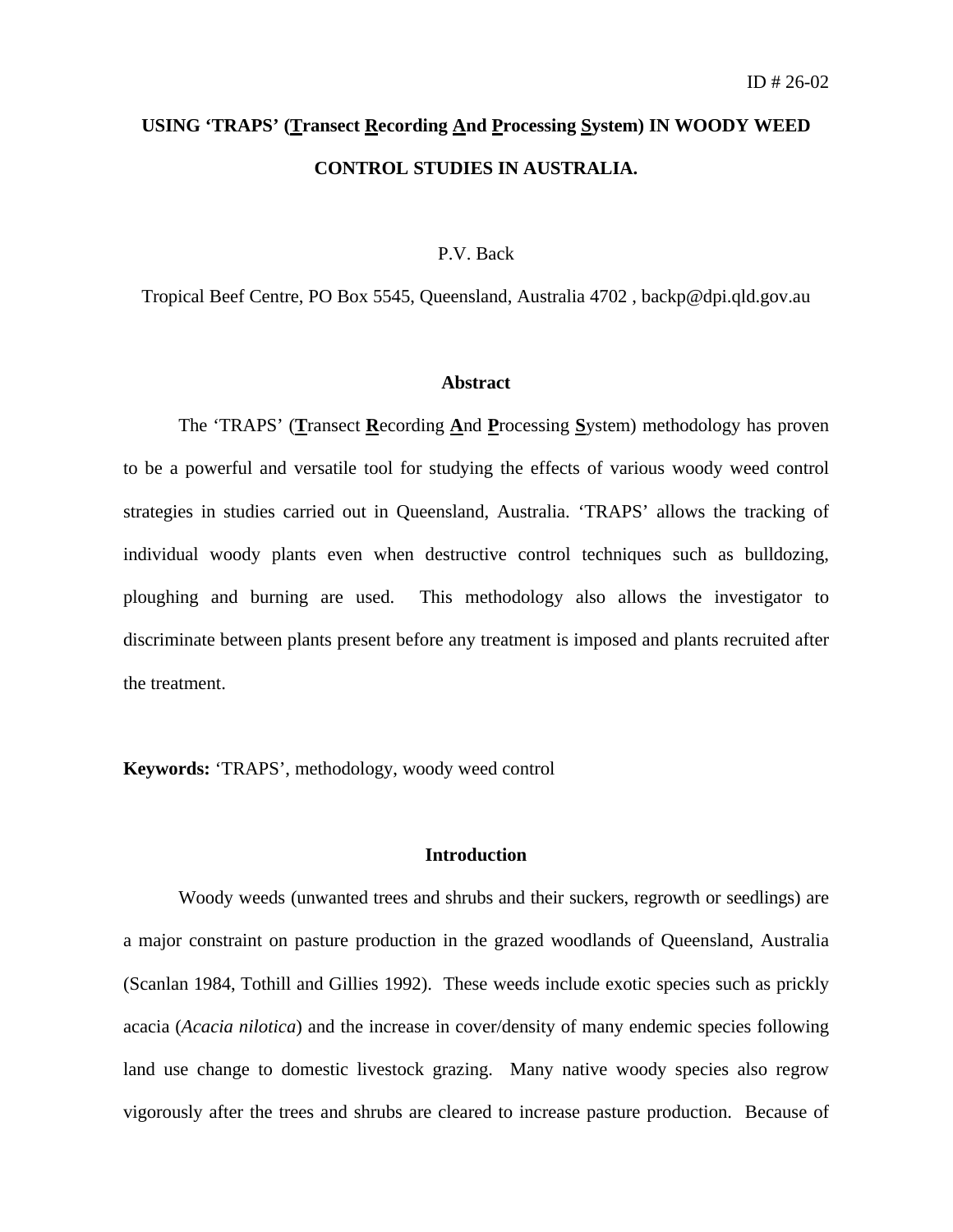the diversity of species involved a quick but accurate method of assessing the effectiveness of control strategies is needed. The standard assessment methodology, recording the number of plants in treated plots before and after treatment (Australian Weeds Committee 1979), is unsatisfactory particularly where plants are scattered, regrow from roots and seed or where large plots are needed to obtain suitable plant numbers. In the latter case an accurate plant count is difficult and time consuming. 'TRAPS' (Transect Recording And Processing System, Back *et al*. 1997, Back 1999, Back *et al*. 1999) was developed initially as a system for the long term monitoring of woody plants in grazed woodlands of northern Australia. It is a methodology that allows individual woody plants to be identified and tracked through time giving accurate results from low plant numbers. This is particularly important when there are a number of woody weed species present. Computer software for field data collection and subsequent analysis has been developed as part of 'TRAPS'.

# **Material and Methods**

Fixed width and length belt transects are laid out within the treated plot area allowing an adequate buffer around the plot. The belt transects are four metres wide, (accurate location and later re-location of plants being difficult at more than two metres from the transect midline) and commonly in 50m long segments. Individual transect belts are positioned either some distance apart (usually at least two times the height of the tallest plants apart to minimise roots from one belt impacting on the roots of plants from the neighbouring belt) or adjoining for a measured block (Figure 1). This flexibility allows plot size and sampling area to be suited to the woody weed density at the site. The central transect lines are located using pegs, either wooden or steel, in such a way that if a peg is (deliberately or accidentally) removed, that peg can then be re-located. This is achieved by accurately measuring out the location of the transect within the plot. Once a design is settled on it should be adhered to for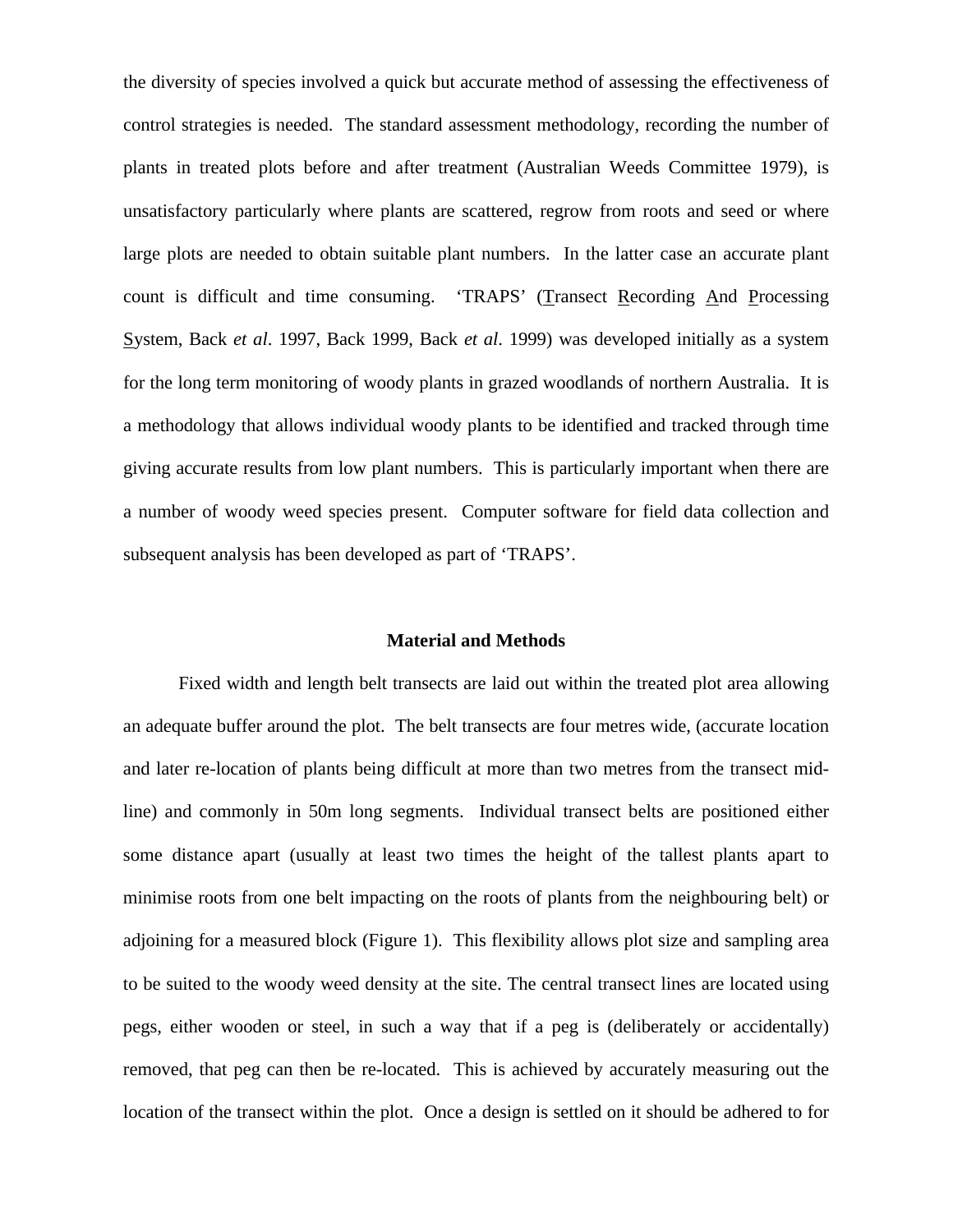all plots to avoid confusion. A tape measure, usually 50m long, is stretched between the transect pegs to give a straight midline for the belt transect. The origin or zero ends is constant for all transects in all plots (e.g. SW peg for a number of north-south transects). A two metre long (wooden dowel or metal) rod marked in 10 or 20cm gradations are used to locate the woody plants within the four metre wide belt.

The location of each plant is determined by recording its distance along the central tape and the distance it is out from the tape on either the right or left hand side facing away from the origin. The plant is identified to species and its height, circumference/diameter at 30cm above ground level, number of stems and canopy measurements recorded. Defoliation ratings and comments on the condition of the plant can also be made. This allows all the plants present in the transects to be recorded prior to treatment and at intervals following treatment. The effects of the treatment are recorded, along with any new plants appearing, whether seedlings or root regrowth.

# **Results and Discussion**

The 'TRAPS' methodology enables an accurate assessment of any regrowth following a control treatment, whether that regrowth comes from new seedlings establishing after the treatment, or from butt or root regrowth (suckers) initiated by the treatment.

The small error involved when accurately tracking individual plants allows the use of a lesser numbers of plants than when using conventional assessment methodologies with an inherent large amount of error. This is particularly so when evaluating destructive methods of woody weed control such as the cut stump method, mechanical control (ploughing, bulldozing) or fire. Tagging individual plants, the most accurate conventional methodology, is not appropriate when using these destructive treatments.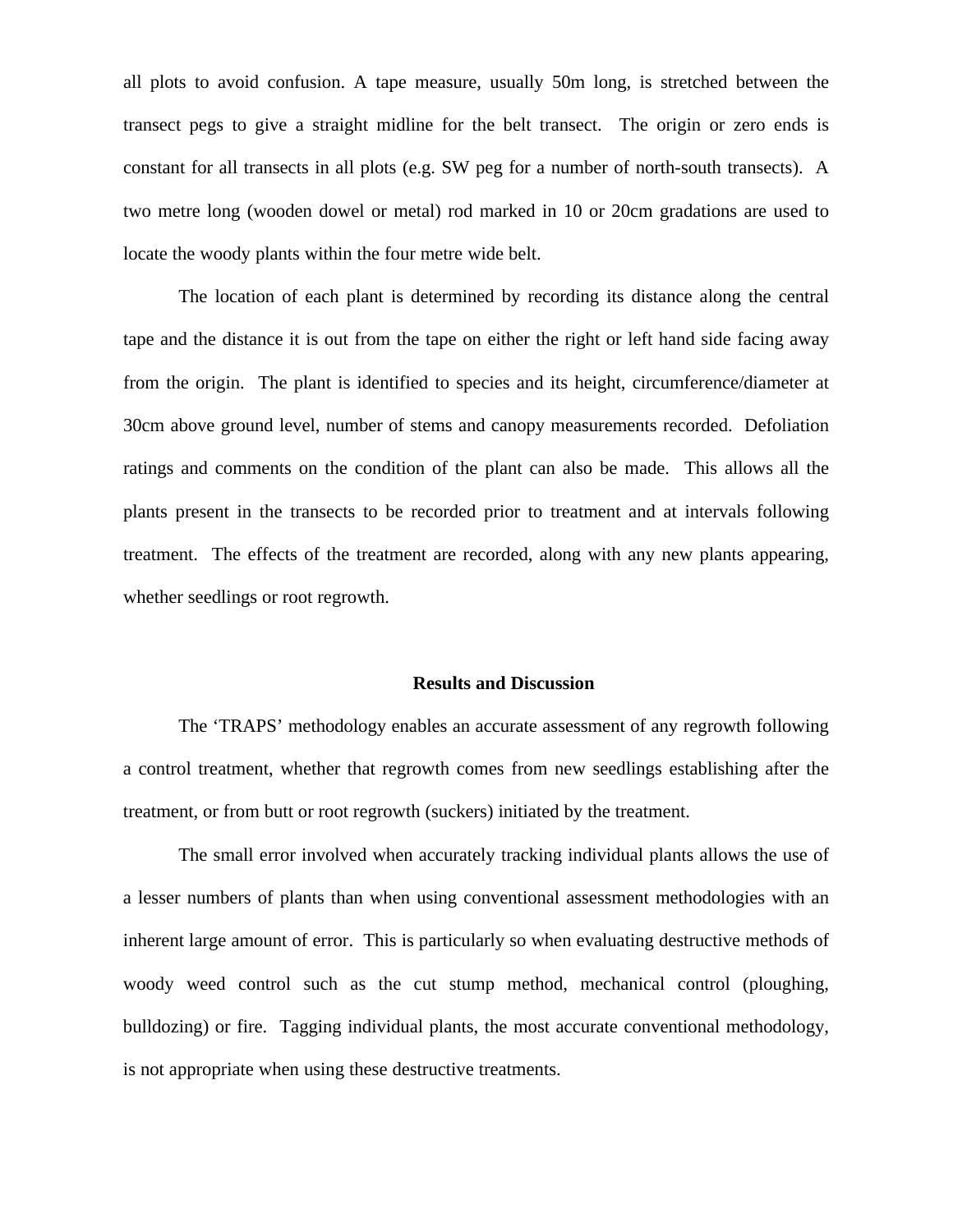# **References**

**Australian Weeds Committee** (1979). Guidelines for Field Evaluation of Herbicides, Ch17, pp. 1-5. Australian Government Publishing Service, Canberra.

Back, P.V. (1999). Methodologies for population studies. In: "Practical rangeland ecology" (D.M. Orr, ed.). Proc. Professional workshop - VI<sup>th</sup> International Rangelands Congress, Townsville, Australia, pp. 11 -17.

**Back, P.V., Anderson E.R., Burrows W.H., Kennedy M.J.J. and Carter J.O.** (1997). TRAPS – Transect recording and processing system (Manual and software package). Queensland Department of Primary Industries, Rockhampton, Queensland, Australia.

**Back, P.V., Burrows W.H. and Hoffmann M.B.** (1999). TRAPS: a method for monitoring the dynamics of trees and shrubs in rangelands. Proc. VI<sup>th</sup> International Rangelands Congress, Townsville, Australia, **2**:742-743.

**Scanlan, J.C.** (1984). Opening address - The woody weed problem. In: Proc. Woody weed control workshop, Gympie. pp. 1-8. The Weed Society of Queensland, Brisbane, Australia.

**Tothill, J.C. and Gillies C.** (1992). The pasturelands of northern Australia: their condition, productivity and sustainability. Tropical Grassland Society of Australia, Occasional Publication  $N^{\circ}$  5.